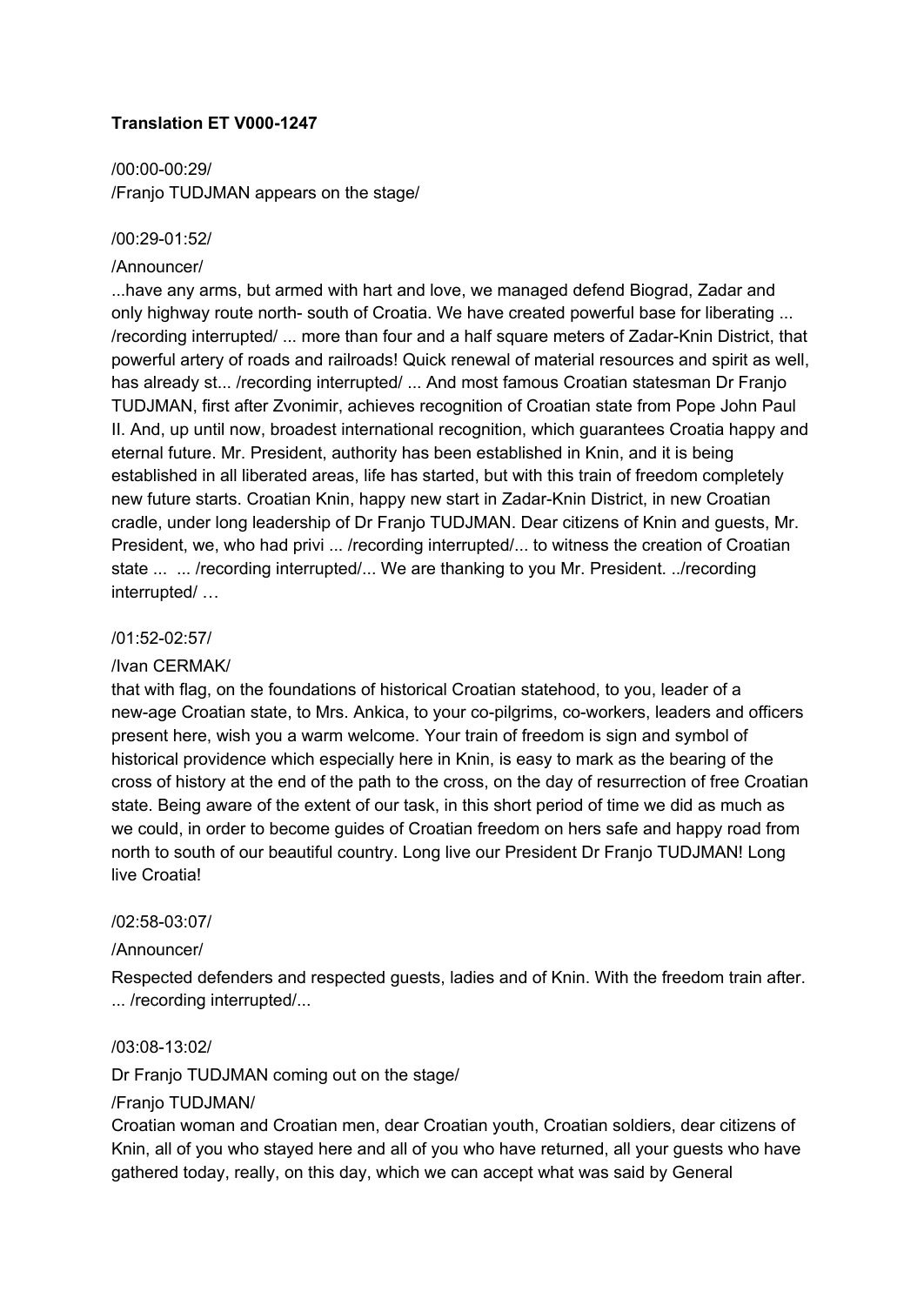CERMAK, to call it the day of the ending of Croatian burden of history. Usually, participants of historical events are not aware of the long-term consequences of events they are participating in. This, what we have done today, bringing this freedom train from Zagreb, capital of all Croatians, in Knin, royal Croatian town, on the road to Split, in Croatian Dalmatia, origin of Croatian statehood, this is not just a simple opening of the railway. This is not just a simple freeing of up until now occupied areas; this is creation of foundations for independent and sovereign Croatian state, for future centuries! As long as they have been in Knin, while Knin was under occupation, future of Croatia hasn't been secure, but after the "Storm" it is. Never again will anybody be able to endanger it. Knin has not been only Croatian king Zvonimir's capital but also capital of the Croatian Kingdom even when we didn't have any sovereigns of our blood. Up until 1522, when it has been captured by Turkish Ottoman conquerors and together with them came the ones who stayed till yesterday in our Croatian Knin. But today it is Croatian Knin and never again it will go back to what was before to spread their cancer which has been destroying Croatian population and did not allow that Croatian people live on their own, and Croatia to be empowered and ready for an independent life among the independent communities of the world.... /recording interrupted/…That Knin, as I said was the capital ... /recording interrupted/… since Otoman times, through Austrian, Hungarian times, they were multiplying, but still, until The First World War Croats were majority in Knin ... /recording interrupted/...... /recording interrupted/... percent of Croatian population, and thirty two Serbian - Ortodox. And now, ninety one, there was only fourteen percent. . ./recording interrupted/ .. .in the middle of Croatian land, and eighty six percent Serbian! We have to look into .. ./recording interrupted/ ... for idea of joining these Croatian areas, or Great-Serbian Yugoslavia, or Great Serbia itself. You might not know, young people, that 1941, when the whole .. ./recording interrupted/ .. .lawyer, Niko Longo NOVAKOVIC and the priest Momcilo DUJIC, gathered the list, in the name of 100 Serbian intellectuals .. ./recording interrupted/... for 1941 signed agreement with Italians, against Independent Croatian State, and with Fascist Italy, for the battle against Croathood. So, what was that historical, that made Knin so terrible anti-Croatian, which brought them that in 90's also ... /recording interrupted/ ... from Knin and from these areas, as they have never been here before! But, to manage that, dear Croatian brothers and sisters, we had to unite ... /recording interrupted/ ... all decisions of our leadership, the have been gone in two - three days, as I have already said. They were gone in a few days as if they had never been here, as I said /audience clapping/ ... They did not even have time to collect their rotten money and dirty underwear /audience laughing, cheering and some clapping/. I have already .. ./recording interrupted/ ... and before that summer, Croatian summer, 1995, there, in Bosnian background, was expensive .. ./recording interrupted/ ... and with blood, in that operation around two hundred Croatian men have lost their lives. And more than thousand .. ./recording interrupted/ ... nor what we have accomplished at the price of Croatian blood. And no one will be allowed to jeopardize this freedom of ours, our democracy, this beautiful Croatian country of ours in which there has to be place not only for all Croatian people here, but in which there interrupted/ .. ./forces/ which I recalled from Gospic to return and from fertile Kotari up to these areas which we liberated, there is a place for all our people. And our people will celebrate that freedom and build that Croatia which took too many Croatian lives since Zvonimir's time for which ... /recording interrupted/… Croatian land is now stronger, not only stronger but fortified with liberated Knin and inland Croatian areas. And we will liberate what is left, God give, with